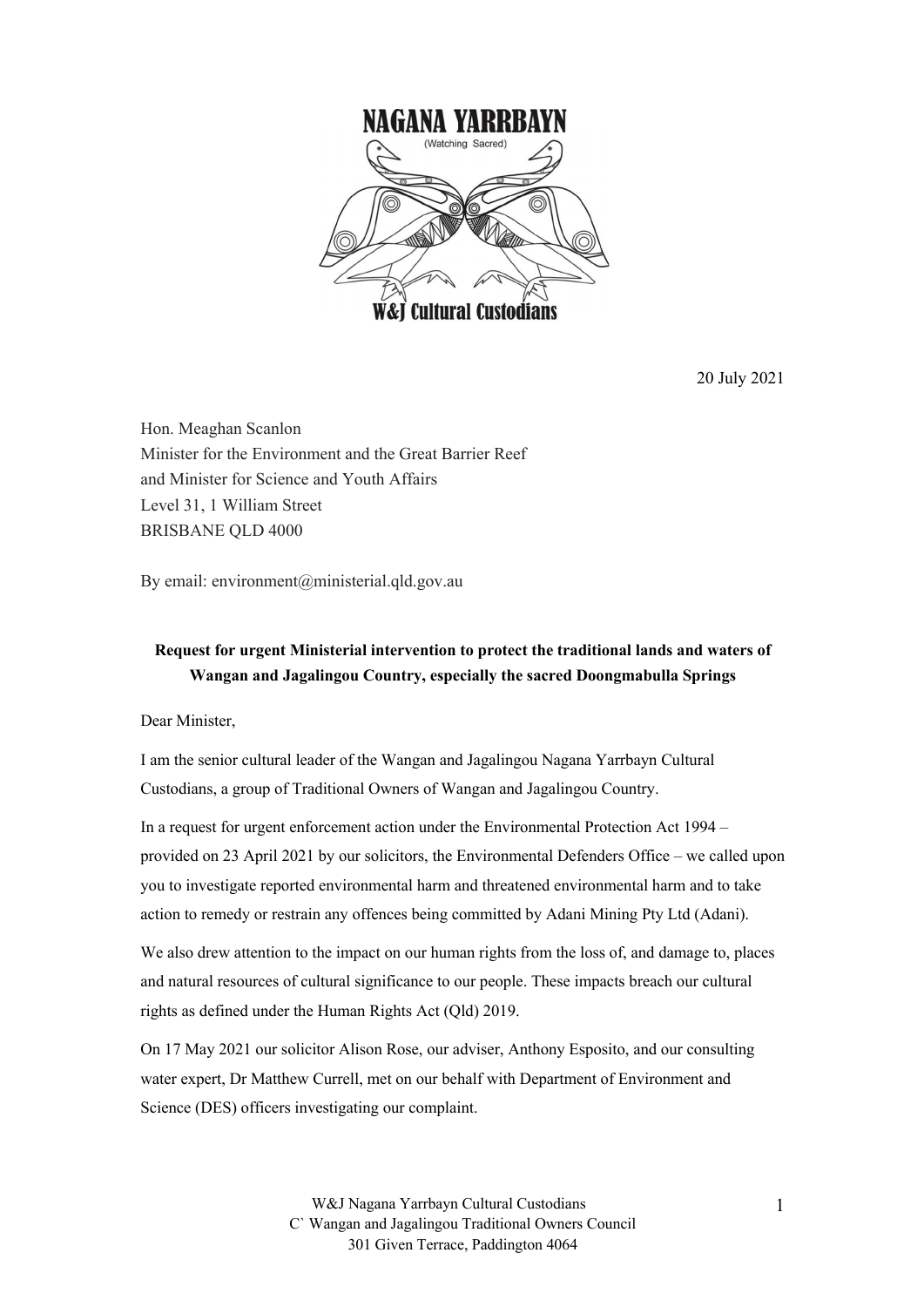On 16 June 2021 we provided DES investigators with a confidential report prepared for us by Dr Matthew Currell, Associate Professor of Environmental Engineering at RMIT University; being an independent scientific review of baseline groundwater monitoring to assess the impacts from the Carmichael Mine on our culturally significant Doongmabulla Springs Complex.

On 29 June we received a response from Louise Pinn, Compliance Delivery Manager, Coal and Central Compliance, Environmental Services and Regulation, on behalf of DES, advising that the department had concluded its investigation and that the department's decision is "that no further action will be taken".

This short and sudden response from DES coincided with media inquiries into the investigation and was a mere 1 ½ page reply offering no information and certainly failing, in our view, to deal with the substantive matters we raised. (See attached media article).

DES did informally extend an offer to our solicitor to meet to discuss the findings, prior to sending the letter. However, there has been no follow up and the department's letter itself was conclusive.

We understand from the letter that we can request the Queensland Ombudsman to review this decision, but we have no intention of referring this to Mr Reilly. We have instead instructed our solicitors to review all legal options and seek advice from senior counsel regarding enforcement action on both environmental and human rights grounds.

We are alarmed by the poor environmental practices of Adani that we are witnessing on our traditional lands; and we are now deeply dissatisfied with the handling by the Queensland Government of our call for urgent action to address ongoing environmental harm, and the severe threat to the culturally significant Doongmabulla Springs.

We do not accept that DES found no evidence to support our allegations, especially in relation to water monitoring. Nor do we accept the department's conclusion regarding allegations of oil contamination of the land and depositing of greywater, as this doesn't align with the information provided by our witness.

The department's response to our human rights concerns was perfunctory at best; and shows a lack of seriousness in respect of its obligation to act and make its decisions in a way that does not limit cultural rights as required under the provisions of the Human Rights Act. No justification for the limitation of our cultural rights has been provided by DES.<sup>1</sup>

 $<sup>1</sup>$  An act or decision is compatible with cultural rights if it does not limit cultural rights or limits</sup> cultural rights only to the extent that is reasonably and demonstrably justifiable per, *Human Rights Act 2019* sections 8 and 13.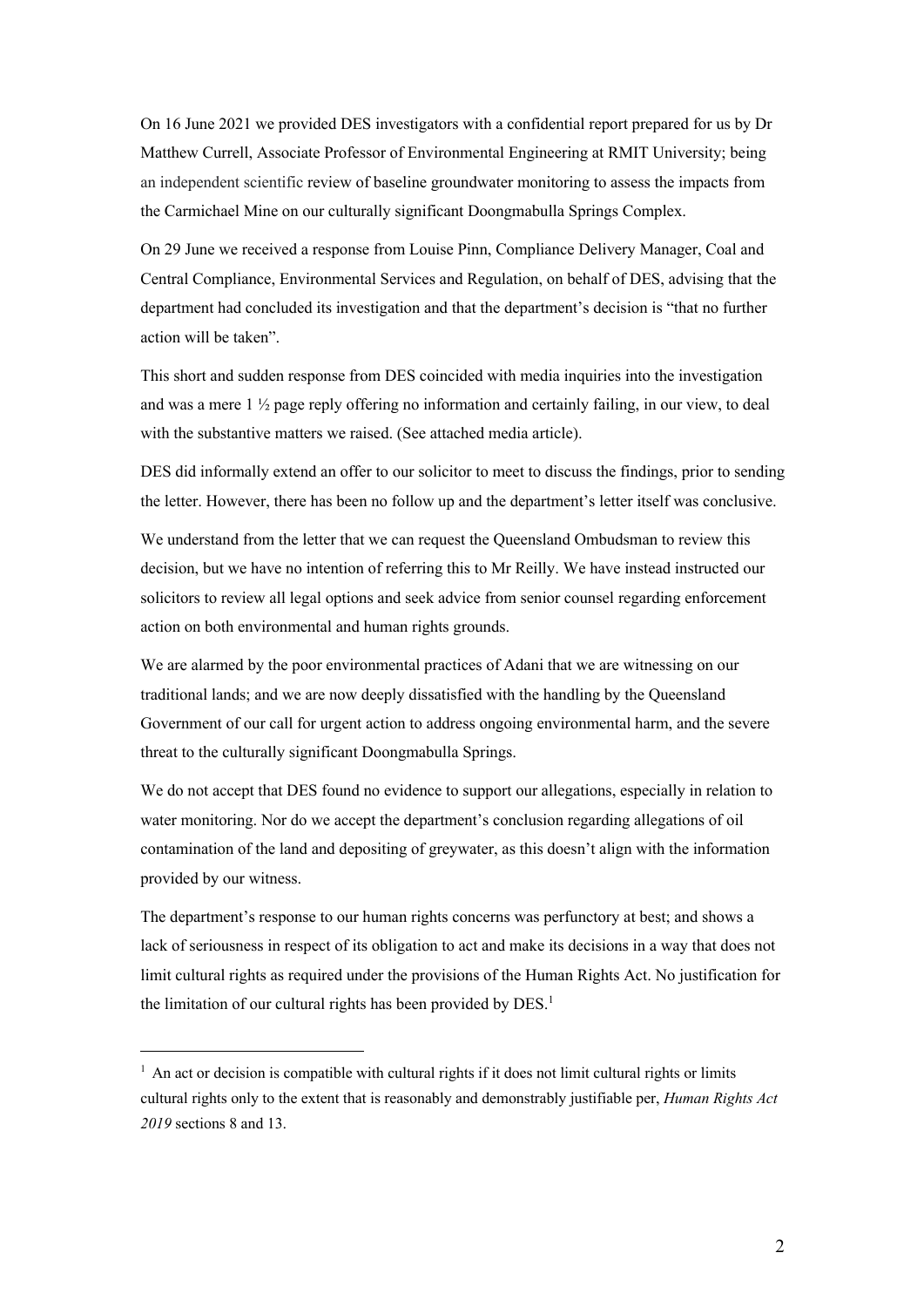We are especially alarmed by evidence that there is already substantial change to the groundwater occurring at the mine site *before* the baseline water requirements have been fulfilled and sufficient data collected.

Substantial de-watering activity has been taking place at the mine site since late 2019 and continued throughout 2020, and the consequences of commencing mining activity without baseline data for the springs are serious.

We do not consider that this complies with the intent of the approval condition, which is to protect the Doongmabulla Springs complex and ground water resources.

We have said all along that the consequences to the water and the Doongmabulla Springs of commencing mining activity will be adverse and serious. We are aware that critical scientific understandings of the source aquifers and of the impacts of the mine on the Doongmabulla Springs remain unresolved.

We do not accept the department's view that assessment of the groundwater for the Carmichael Coal Mine has "been rigorous and based on the best available science" provides justification for taking no further action. Failure to respond to and adopt the recent recommendations provided in Dr Currell's report is an example that the best available science is not being adopted.

We know that the water approvals were rushed for political reasons and that they aren't based on comprehensive knowledge of the impacts of the mine on the Doongmabulla Springs.

Importantly to us, we know that the mine will drain the life out of our Country and destroy our dreaming and our sacred site if it proceeds unchecked. It will be catastrophic, and every bit as destructive to our land and culture, and as hurtful to our people, as the blasting of the caves at Juukan Gorge.

We fear that the very large volume of water extraction by Adani that is now evident has already locked in future environmental damage to our sacred site. This can only get worse. And we know from experience and history that the consequences for our people will be severe, causing ongoing loss of connection to country and to our culture, intergenerational trauma, grief, and psychological harm.

We have raised many times that the Adani Carmichael mining project breaches our human rights, as there was, unarguably, no free, prior, and informed consent for the issuing of the mining leases. The Government is now responsible for the impacts occurring on our lands and waters and to our sacred sites, which will cause serious harm to our cultural rights and heritage, and to our people's well-being as a First Nation. You can change this.